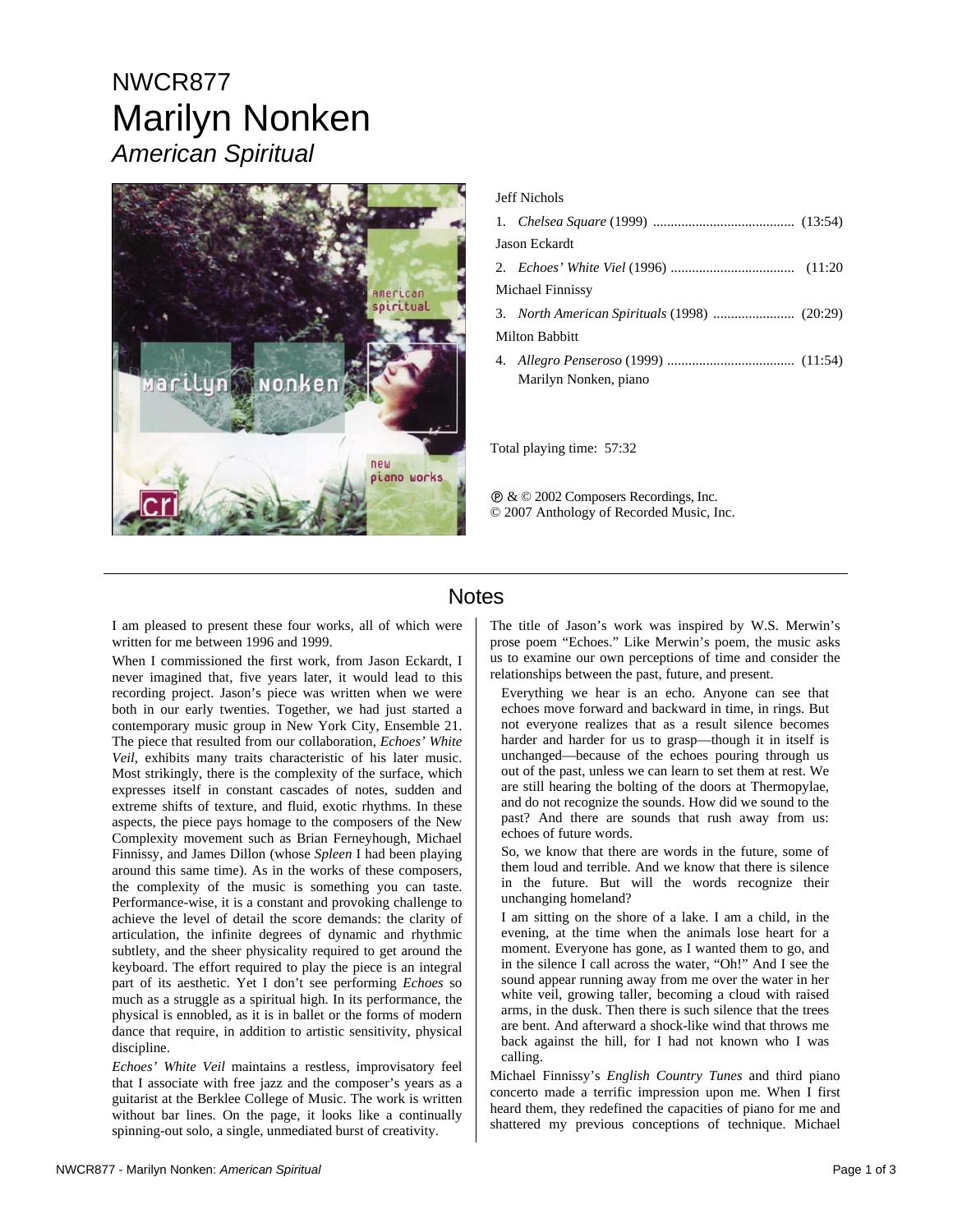himself is a tremendous pianist, and his writing reveals his absolute understanding of the instrument.

#### **North American Spirituals**

Many of Michael's works are based on preexisting materials, which range from the music of Verdi to Gershwin, Machaut, and the Beatles. *North American Spirituals* is inspired by four spiritual songs that also appear in Michael Tippett's oratorio *A Child of Our Time*: "Steal Away," "Nobody Knows the Trouble I See," "Go Down, Moses," and "Oh, By and By." While paying homage to the black American tradition, Finnissy's work also traces American experimentalism to its earliest roots, alternately evoking the eighteenth-century composer William Billings (author of the *Manifesto to the Goddess of Discord*) and Charles Ives. Ives is perhaps the most recognizable influence, and his music is referenced in the work's opening hymn tunes and, later, in a section of brutal forearm clusters. There is a remarkably crystalline quality to Michael's writing, however, a high resolution that distinguishes it from Ives and renders it absolutely contemporary. In the best postmodern sense, *North American Spirituals* speaks many languages, communicating in several distinct dialects almost simultaneously.

*North American Spirituals* is the second chapter of the second book of Finnissy's epic cycle *The History of Photography in Sound*. Of his cycle, the composer writes: "Photography captures images from life on sensitive paper, sometimes altering, exploring, and exaggerating these via 'distorting' lenses, cropping, focusing, and editing . . . not unlike the processes applied to musical 'images' and 'memories' during composition."

#### **Allegro Penseroso**

I was thrilled when Milton Babbitt agreed to write a piece for me. It was written just after his second piano concerto, a grand piece whose Carnegie Hall premiere I will always remember. As the composer and soloist took their bows, those of us in the audience who applauded were well aware of those who booed and protested. It is a reminder of how controversial Babbitt's music remains to this day, long after most aesthetic arguments about atonality and serialism have fallen by the wayside. Milton's completely individual style of composition, like Schoenberg's, seems destined to remain ever revolutionary.

*Allegro Penseroso* joyously embodies Babbitt's late style: concise and articulate, yet exuding boundless energy and invention. Everywhere in *Allegro Penseroso* is some peculiar or fantastic occurrence. It offers a garden of delights, and I often think that Babbitt's music is Bosch-like in its richness of colors, textures, and events. Of course, Bosch's "Garden of Earthly Delights" offers us pictures of things we can recognize (to some degree), while Babbitt's work is more abstract. It is not "about" a melody, nor does it trace a familiar musical form, a traditional dramatic curve, or narrative discourse. Instead, it is like a fabulously intricate mobile, in which each individual part alternately approaches the listener and then recedes, counterbalancing every other part. I imagine ten Calder mobiles superimposed one upon the other, each component spinning and humming. Trying to focus on any one part or to extract a traditional "message" from the music, I tend to become overwhelmed by the juxtapositions of register and dynamic: the seeming overabundance of information. But when I slightly decenter my attention, as a listener, I am able to get in touch with the music's basic flow, its pulse, which is a hard groove like any other.

*Allegro Penseroso's* title links it with John Milton's poems "L'Allegro" ("The Cheerful Man") and "Il Penseroso" ("The Pensive Man"), and the piece moves seamlessly between the upbeat and downcast. Babbitt's music offers a glimpse of what the poet refers to as "the melting voice through mazes running,/ untwisting all the chains that tie/The hidden soul of harmony."

#### **Chelsea Square**

Before approaching Jeff Nichols for a solo piano piece, I had played two of his other works: his *Fantasy* (for saxophone and piano) and *Allettamenti per Camera* (for piano quartet). *Chelsea Square*, completed in the summer of 1999, captures many of the elements I admire in his other works: the elegant gestural language, warm harmonies, and a certain soulful quality.

What distinguishes this work from his others is its quirky, riddle-like structure. Formally, *Chelsea Square* moves between areas of dense and stormy polyphony, which subside in lyrical yet tension-filled interludes. How these different areas fit together is something of a puzzle. Each time I play this piece, I feel I put them together a different way. Sometimes, the ending catches me unaware. Other times, I think I know what is coming next, only to be surprised by a sudden change of direction. When the work's internal logic is clearest to me, the events seemingly unfold one into the next as if drawn by an inevitable gravity. It is a beguiling work that rewards multiple hearings.

Although *Chelsea Square* is not programmatic, its title references the poem by the same name by Douglas Crase. In its disjunctures and fractures, the music captures the craggy images of Crase's text, which in itself so beautifully reflects the breathtaking chaos of millennial Manhattan.

*American Spiritual* is, in some ways, a testament to the compositional tradition so inventively reconceived in Michael Finnissy's piece: the experimentalism of the early American avant-garde, which paved the way for today's astonishingly diverse breadth of musical aesthetics and styles. It is also a tribute to today's American composers—Babbitt, Eckardt, Nichols, and those both like and unlike them—who continue to pursue their craft in a culture whose tolerance for the independent musical vision wavers disconcertingly. In working with these composers, I have become ever more impressed by their dedication. To Michael, Milton, Jason, and Jeff, I thank you for these wonderful pieces. It has been my privilege and true pleasure to bring your works to life.

#### —*Marilyn Nonken*

**Marilyn Nonken** has emerged as one of the most gifted young musicians dedicated to the modern and contemporary repertoires. Upon her 1993 New York debut, she was heralded as "a determined protector of important music" (*New York Times*). Her Boston debut was distinguished as a highlight of the season (*Boston Globe*, "Best of '97"); she was named "Best of '99" and "Best of 2000" by the *Globe* for subsequent appearances.

Ms. Nonken's performances have been presented by Carnegie Hall, Merkin Hall, IRCAM, the Krannert Center for the Performing Arts, the Guggenheim Museum, Miller Theatre, Harvard and Brandeis universities, the Flea Theatre, Dartmouth and Oberlin Colleges, and the Musikakademie Rheinsberg. Recent contemporary festival appearances include June in Buffalo, Sonic Boom, the Third International Festival of New Piano Music, and Cyberarts. An acclaimed chamber musician, she performs regularly with Ensemble 21, the new music group of which she is artistic director and a cofounder. She has also appeared with the Chamber Music Society at Lincoln Center, Bargemusic, the League-ISCM Chamber Players, and the Washington Square Contemporary